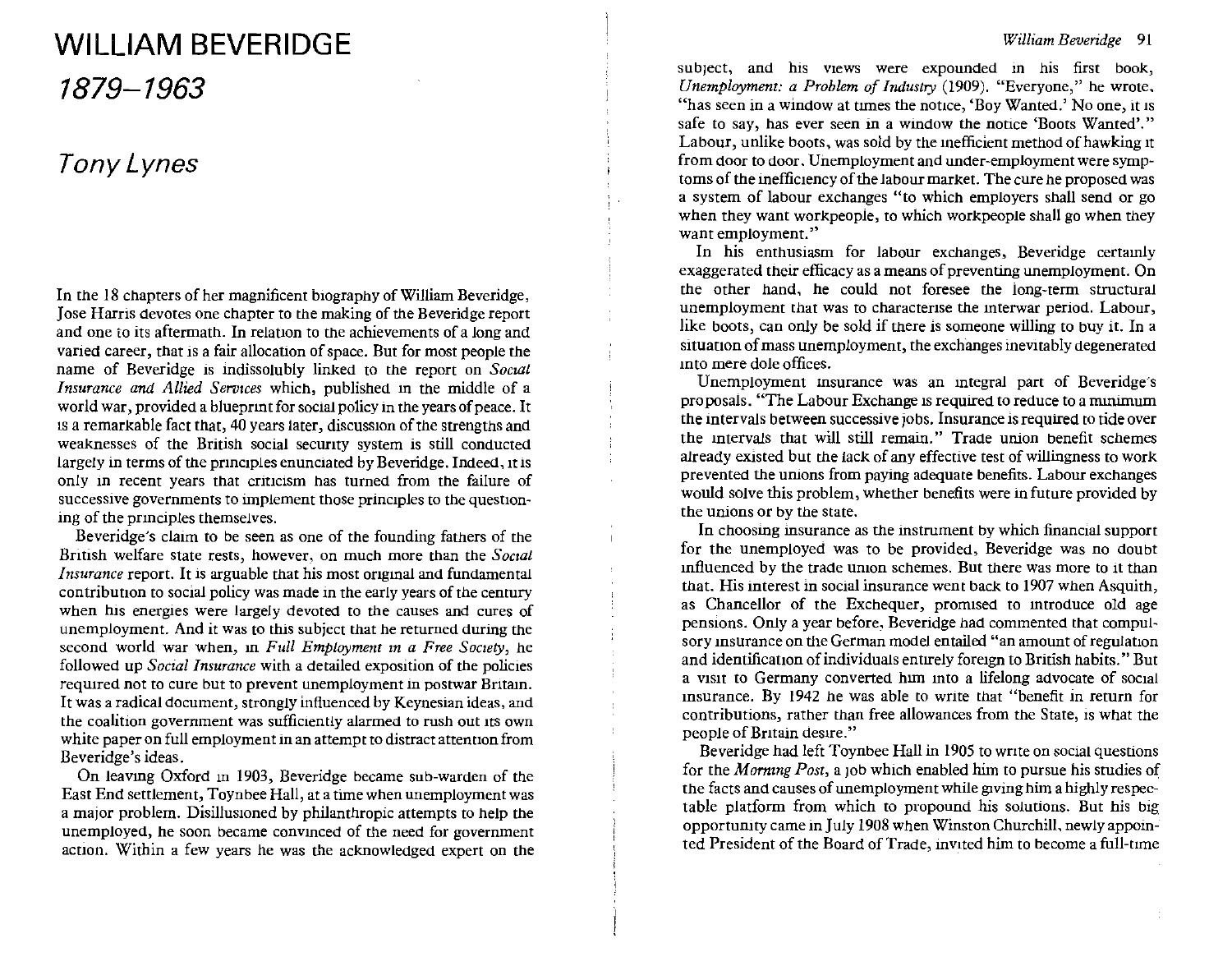------------------------- Text continues after this page ------------------------

This publication is made available in the context of the history of social work project.

See www.historyofsocialwork.org

It is our aim to respect authors' and publishers' copyright. Should you feel we violated those, please do get in touch with us.



Deze publicatie wordt beschikbaar gesteld in het kader van de canon sociaal werk.

Zie www.canonsociaalwerk.eu

Het is onze wens de rechten van auteurs en uitgevers te respecten. Mocht je denken dat we daarin iets fout doen, gelieve ons dan te contacteren.

------------------------ Tekst gaat verder na deze pagina -----------------------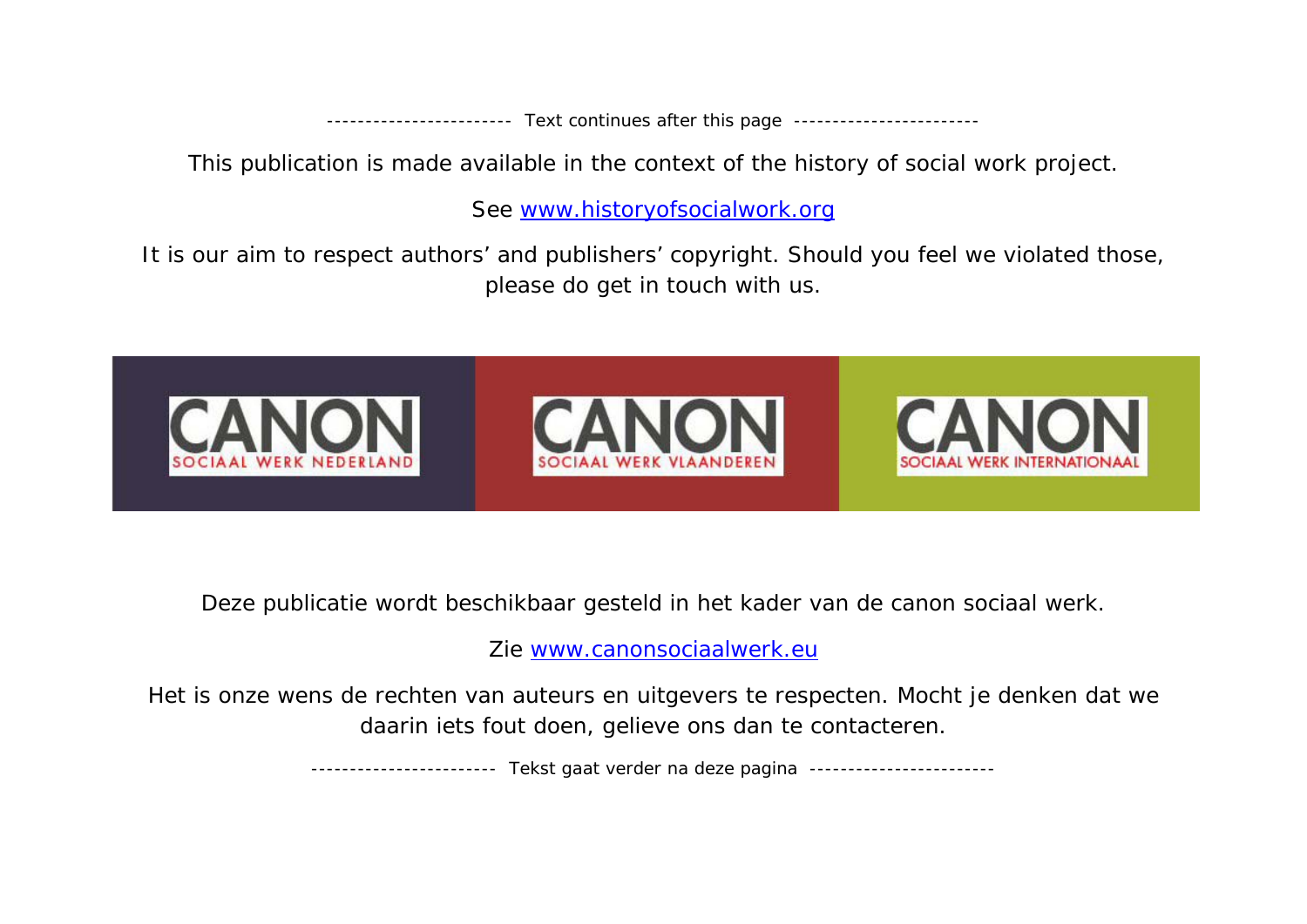#### *92 Founders of tile Welfare State*

official and help to create a system of labour exchanges. A year later the Labour Exchanges Act was passed, and in February 1910 the exchanges opened their doors. Beveridge, meanwhile, was working with the Board of Trade's permanent secretary, Sir Hubert Llewellyn **Smith, on the details of the unemployment insurance scheme that was**  to become part II of the National Insurance Bill, 1911.

Although he played an important role in planning the insurance **scheme, labour eXChanges were to a much greater extent the result of**  his personal efforts. To have become, by the age of 30, the main architect of a major piece of social legislation and of the administrative **machinery resulting from it was a remarkable achievement, but one**  which did little to prepare him for the frustrations that are the more usual lot of a social reformer in the British civil service. Although he remained a civil servant until 1919 and had by then reached the rank of **permanent secretary, his appointment as director of the London School**  of Economics - a post he held from 1919 until 1937 - came as a "glorious" **relief. "** 

**Beveridge was not directly involved in social insurance in the 19208,**  but in 1924 he read Eleanor Rathbone's book, *The Disinherited Family*, and was instantly converted to the cause of family allowances. He promptly introduced them for the staff of the LSE. The following **year, as a member of the Samuel Commission on the coal industry, he urged the adoption of family allowances as an immediate means of**  Improvmg the lot of the miners without adding to the wage bill.

Beveridge's support for family allowances was consistent with his whole approach to social policy. As early as 1905 he had rejected the **VleW that poverty was an unalterable economic fact. The problem was**  to find ways of redistributing resources in favour of the poor. Family allowances were a singularly attractive, because wholly rational, way of doing this. They were consistent, also, with his view that the right way **to abolish poverty was to glve people an adequate income and leave**  them to spend it. After a Toynbee Hall conference on free school meals in 1904, he wrote, "Granted that many parents have now the responsibility of feeding their children without the power of doing so (through **low wages) the remedy is not to remove theresponsibiliry but to give the power." And in the 1942 Beveridge report he wrote, "Management of**  one's income is an essential element of a citizen's freedom."

 $\pm$  $\overline{1}$  $\bar{1}$ 

His belief in family allowances as a necessary element in a rational distribution of incomes was strongly reinforced by his experience from 1934 on as chairman of the Unemployment Insurance Statutory Committee. This body was set up as part of the process of restoring the financial basis of unemployment insurance after the 1931 collapse. Its job **waS to keep a watch on the scheme's solvency and advise on changes in**  **contributions and benefits. In 1935, the committee recommended an**  mcrease in the allowance for the child of an unemployed man from 2 to 3 shillings a week. It pointed out that this would bnng the total benefit for a man with a wife and five children up to 41 shillings a week, while a man with eight or ten children would get 50 or 56 shillings a week, at a time when many unskilled workers earned about 40 shillings. They therefore proposed a benefit ceiling of 41 shillings, which would mean that no further additions would be payable after the fifth child.

**The government decided to impiement the increase m the children's**  allowance but not the benefit ceiling. The committee did not pursue the question of a benefit ceiling, but remarked in its next report: "The growing direct provision for families, under unemployment insurance and assistance, is beginning to raise acutely the general problem of dependency, under a wage system which makes no similar provision." Thus Beveridge became convinced of the need for family allowances as **a pre-condition of adequate sodal Insurance benefits, and their**  Introduction was to be one of the three "assumptions" on which the proposals of the Beveridge report rested. The other two were full employment and a national health service.

By 1941, when Beveridge was asked to chair an inquiry into the **various existing schemes of social insurance, he was again, as he had been 30 years earlier, an acknowledged expert on unemployment insurance. His knowledge of health insurance, pensions and work**men's compensation was less detailed, but the new committee of which he was to be chairman consisted entirely of officials from the government departments concerned, and was therefore of a highly expert character. And as well as his own knowledge and experience, Beveridge brought to the job a growing belief in the need for, and the possibility **of, a degree of social and economic plannmg unknown III prewar (or,** m fact, postwar) Britam.

**The background to his new asslgnment was a curious one. He had**  been brought into the Ministry of Labour by Ernest Bevin in 1940, but **the arrangement was not a happy one. Jose Harris records that Bevm at first opposed the social insurance inquiry but "changed his mmd when**  he saw that it was a chance of ridding himself of Beveridge." As for **Beveridge, though at first bitterly disappomted at bemg "kicked upstairs" in this way, he gradually came to realise that he had been presented with a golden opportunity to produce a comprehensive plan**  for social reform. He seized it with both hands. It soon became apparent that the kind of report Beveridge mtended to produce could not be signed by a committee of officials. The other members of the **committee therefore became "advisers and assessors," and the report**  was signed by Beveridge alone. Its impact, both at the time of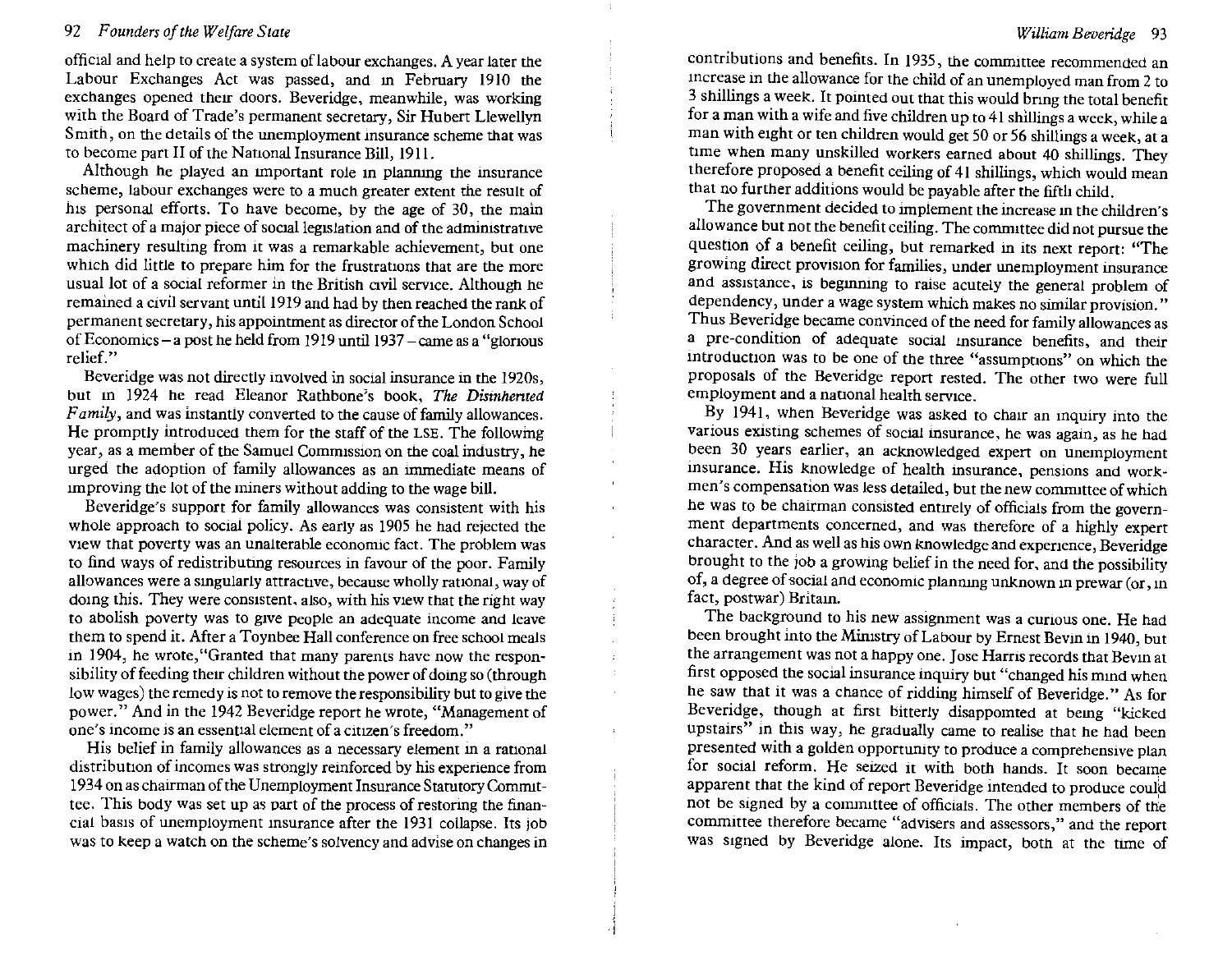#### 94 *Founders of the We/fare State*

**publication and** subsequently~ **was so great rhat even now, like the**  Bible, it is difficult to read and assess it dispassionately.

Most of the report consists of very detailed proposals about the benefits to be provided, the means of financing them, the machinery of administration, and so on. But they are presented in a manner which is far removed from the sober style of most official reports. To quote just the last sentence of Beveridge's peroration, in which he urges that action to impiement his plan should not be deferred until after the war:

"The Plan for Social Security in this Report is submitted by one who believes that in this supreme crisis the British people will not be found wanting, of courage and faith and national unity, of material and spiritual power to play their part in achieving both social security and the victory of justice among nations upon which security depends."

Behind the rhetoric, what did the report amount to? A mere tidyingup operation, as some have suggested, or something more?

To talk of "mere" tidying-up in this context is misleading. Historical accident had given no less than seven government departments an interest in one or more cash benefits. And it was not just the administrative machinery that needed tidying. The benefits themselves varied widely, and the variations bore little relation to the needs of the recipients. For example, a marned man with two children was entitled to more than twice as much in unemployment as in sickness. In the health insurance scheme, administration of benefits by "approved societies" which could spend their surpluses on additional benefits created further mequalities. Bringing some order into this chaos was a long overdue task.

There were also glarmg gaps in the scope of existmg schemes. Higher paid non-manual workers were not insured; nor were the self-employed. Some important areas were covered only by commercial insurance: funeral benefits and workmen's compensation for industrial accidents fell in this category and both were in urgent need of reform.

Beveridge was too much of a realist to imagine that the existing schemes could simply be swept away. But he was enough of a visionary to see that, if the anomalies were to be removed, there must be a grand new scheme into which the best of what already existed could be fitted. And if his proposals were to stand any chance of being carried against the powerful vested interests involved, and of gaining the necessary resources from a reluctant Treasury, they must be presented in a way which would mobilise public opinion behind a few simple and idealistic principles.

The report brilliantly succeeded in doing that. It is here that its true greatness lies. But it would be wrong to under-estimate it as a straightforward and business-like investigation of an extremely complex area of

social policy. Behind the rhetoric is to be found most of the National Insurance Act of 1946 and much of the social security scheme which, for better or for worse, we still have.

The report has been criticised as backward-looking. In a sense it was. It set out to correct the errors of the past, and to remedy the **Inadequacies of existing prOVISIon, rather than to create something**  totally new. Thus the system of flat-rate benefits was to be retained. But the levels of benefit were to be based on the subsistence needs of the family. Whether Beveridge's estimates of subsistence needs were adequate is another question. But they were certainly believed to be so at the ume,

To go beyond subsistence would have meant either recommending a higher level of fiat-rate benefits, or abandoning the fiat-rate approach in favour of benefits related to individual earnings. Flat-rate benefits above subsistence were not, in the circumstances, a realistic option. Even at the levels proposed, Beveridge had to concede a 20 year phasing-in of full subsistence pensions as the price of grudging acceptance of his plan by the Treasury. And although that concession was rejected by the Attlee government, the postwar benefit rates still fell short of the subsistence target represented by the national assistance scale.

As for earnings-related benefits. Beveridge realised that his proposals were out of harmony with the development of social security elsewhere. He also realised that flat-rate benefits by themselves were not enough. The system of flat-rate benefits, he explained, "follows from the recognation of the place and importance of voluntary msurance in social security and distinguishes the scheme proposed for Britain from the security schemes of Germany, the Soviet Union, the United States and most other countries with the exception of New Zealand." Yet he was well aware of the limitations of voluntary (mainly commercial) insurance, and it is a major weakness of the report that he seems to have given no thought to the reforms that would be needed in order to justify reliance on voluntary insurance as a supplement to subsistence benefits. He dismissed private superannuation schemes in one short paragraph, concluding that "no special action by the State is called for." Yet he had himself suffered from the non-transferability of civil service pensions on movIng to the LSE in 1919.

Would it have been better, therefore, to break away from the flat-rate basis of the 1911 act, and recommend a system of earnings-related social security? Perhaps it would, though the difficulty of selling such a novel and apparently megalitarian concept would have been formidable. But what would then have become of the subsistence aim? Would pensions have been ratsed from  $10$  shillings (50p) to 26 shillings :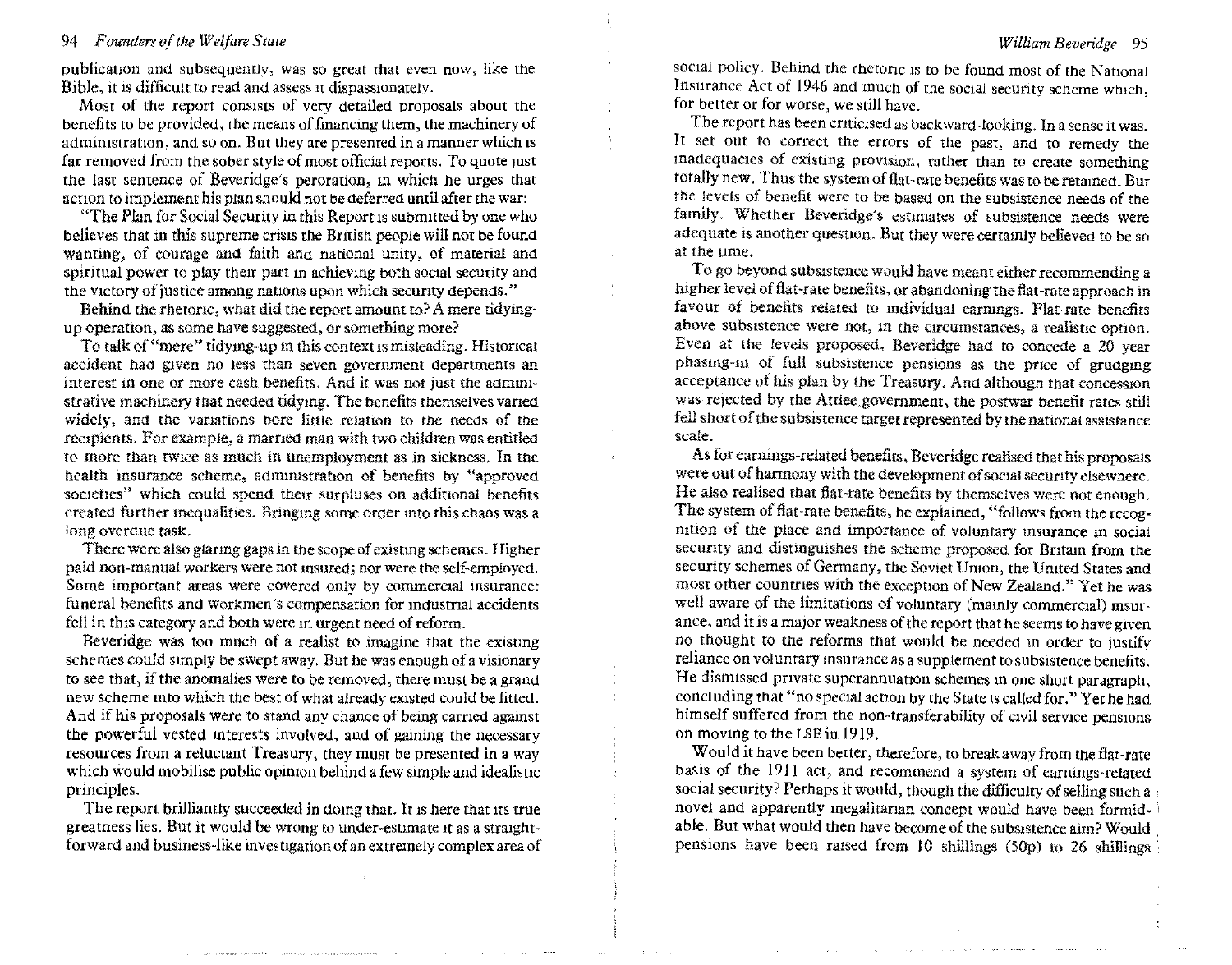#### *96 Founders of the Welfare State*

 $(£1.30<sub>D</sub>)$  a week in 1946, as they were, if the government had at the **same time been preparmg for the introduction of an earnmgs-related**  scheme which, as is the way with such schemes, would have given nothing to the existing generation of pensioners? And how attractive **would earnmgs-related unemployment benefit have seemed when the**  earnings of most of the prospective unemployed consisted of army pay?

If Beveridge was right to stick to flat-rate sUbsistence benefits, was he **also right to stick to social insurance, with rights based on contributions**  paid, as the framework of his plan? Agam, the question must be put m context. He believed that the quasi-contractual basis of social insurance offered greater security than a system financed by taxes. Tax-financing, on the other hand, was more likely to bring an extension of means testmg of which he was a life-long opponent.

The fact that these beliefs may no longer hold good 40 years later does not mean that they were wrong in 1942. Where Beveridge was wrong **was In allowing the insurance principle to become not just a protection**  but a straitjacket. One of the main potential advantages of flat-rate **benefits is that the link between the individual's contribution record and his benefit rights can be extremely tenuous or even, where the**  cIrcumstances demand It, non-existent. For example, Beveridge's **Insistence that sickness benefit should be -earned by a minimum**  number of contributions actually paid meant that permanently disabled people who had never worked could not, and still cannot, claim **insurance benefits.** 

Less defensible than the contributory principle itself was the **decision that flat-rate benefits must be financed by flat-rate**  contributions. Some of those giving evidence to the Beveridge committee favoured graduated contributions for flat-rate benefits. But **Beveridge had no time for such ideas: "The tradition of the fixed price**  IS very strong in this country. You do not like having to pay more than **your neighbours." Yet in the report itself he wrote, "The Plan for**  Social Security is first and foremost a method of redistributing Income." Moreover, his proposals for financing the plan included a large and growing contribution paid by the Exchequer out of general taxation. The idea that everybody was to pay the same for equal benefits was a pure fiction, which would have been better abandoned from the **outset.** 

Many other criticisms have been levelled at Beveridge's proposals in **the past 40 years. His VIews about the status of marned Women were**  archaic. He failed to recognise the needs of one-parent families. His plan did not provide for the costs of disablement. But if Beveridge made **mistakes, we have had 40 years to put them right. Perhaps it IS time we**  stopped blaming Beveridge for our own failures, and gave him the

 $\overline{1}$ 

**recognition he deserves for transformmg the rickety structure of**  prewar social security into a building whose foundations have proved remarkably solid.